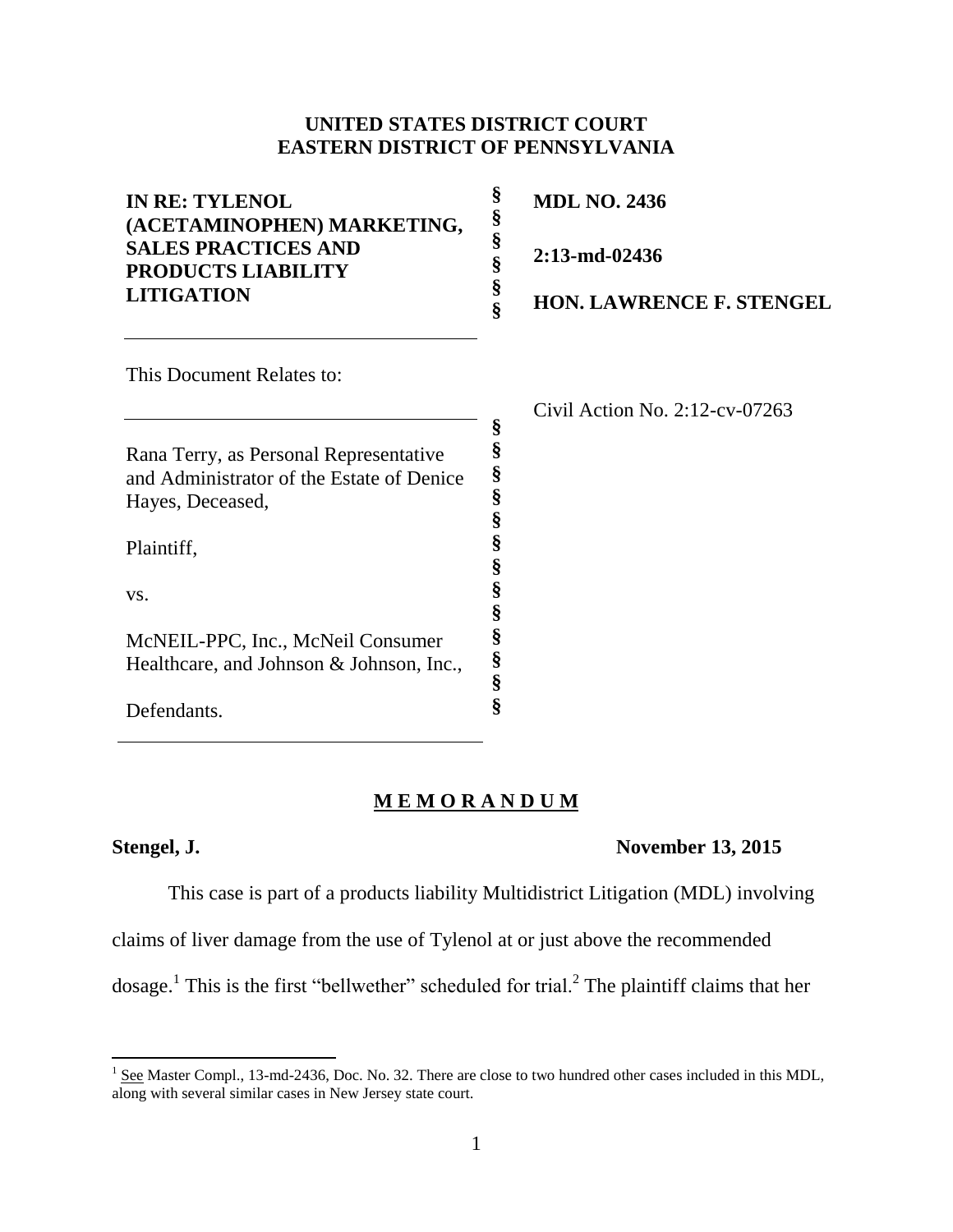sister died of acute liver failure after taking Extra Strength Tylenol and that Defendants Johnson & Johnson and McNeil—the makers of Extra Strength Tylenol—are liable under several legal theories.<sup>3</sup>

The defendants have moved for summary judgment on several of the plaintiff's short form complaint claims. They claim the plaintiff's counts brought under theories of fraud and fraudulent misrepresentation are preempted by federal law. For the reasons explained below, I will deny the defendants' motion.

## **I. PLAINTIFF'S SHORT FORM COMPLAINT CLAIMS**

The plaintiff alleges that Extra Strength Tylenol can cause liver damage at or just above the dose recommended by the defendants. The defendants were allegedly aware of this risk but failed to prevent it. As a result, the plaintiff claims her sister, Denice Hayes, died from acetaminophen-induced acute liver failure.<sup>4</sup>

As part of this MDL, Mr. Terry asserted several claims in her "short form complaint"—a form document used by plaintiffs wishing to be included in the MDL. See Short Form Complaint, Doc. No. 28. The short complaint included claims for:

- Count I: Strict Liability,
- Count II: Breach of Implied Warranty of Merchantability,
- Count III: Breach of Implied Warranty of Fitness for a Particular Purpose,

 $\overline{a}$ 

<sup>&</sup>lt;sup>2</sup> A "bellwether" case is a test case. "Bellwether" trials should produce representative verdicts and settlements. The parties can use these verdicts and settlements to gauge the strength of the common MDL claims to determine if a global resolution of the MDL is possible. See FEDERAL JUDICIAL CENTER, MANUAL FOR COMPLEX LITIGATION, FOURTH EDITION 360 (2004); DUKE LAW CENTER FOR JUDICIAL STUDIES, MDL STANDARDS AND BEST PRACTICES 16-21 (2014).

<sup>&</sup>lt;sup>3</sup> See Compl., 12-cv-07263, Doc. No. 1.

<sup>&</sup>lt;sup>4</sup> See Plaintiff's Fact Sheet (Doc. No. 49-8, Ex. G); Denice Hayes Death Certificate (Doc. No. 45, Ex. A). See also R. Hayes Dep. at 76, 171 (Doc. No. 49-10, Ex. J and Doc. No. 95, Ex. 1).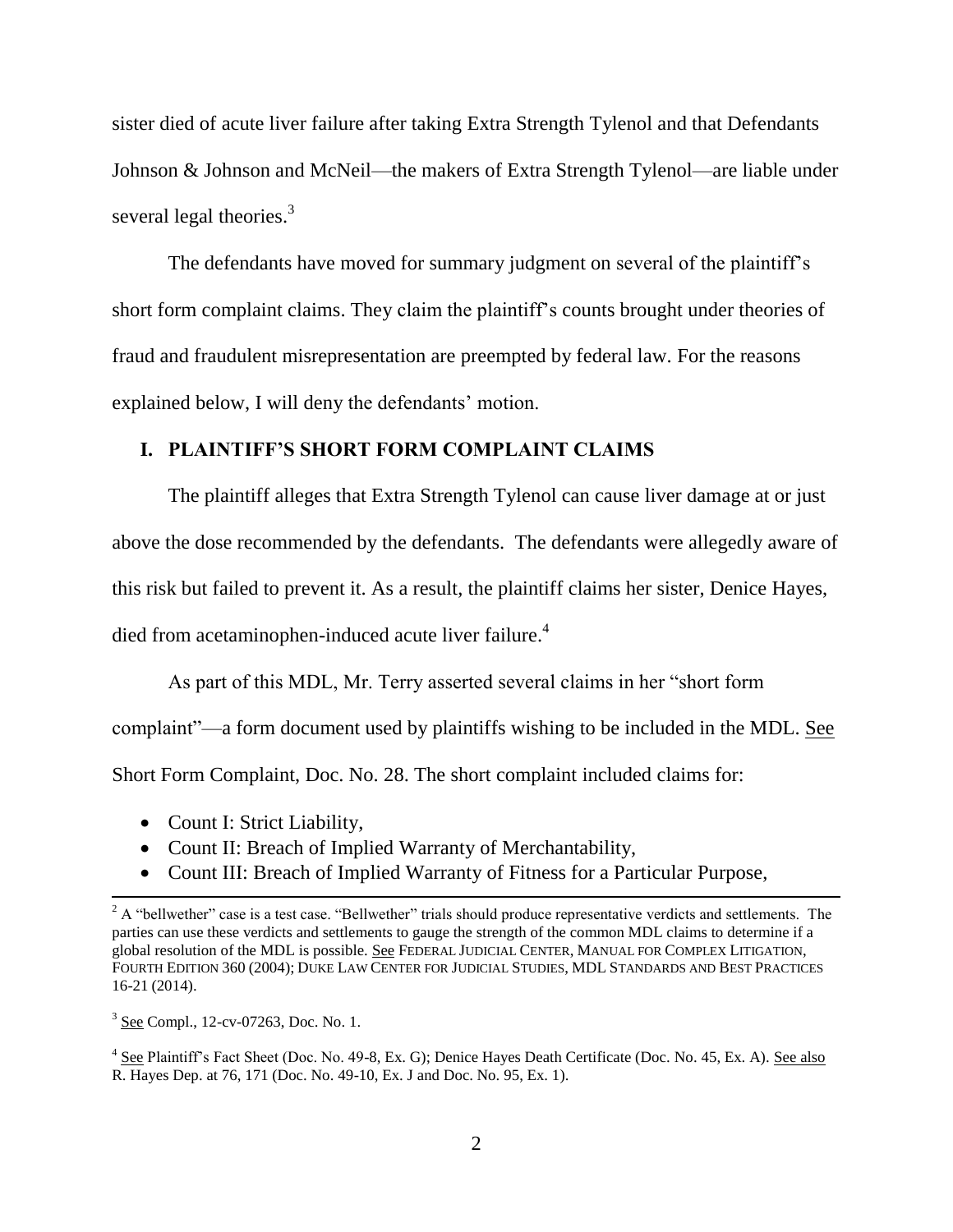- Count IV: Negligent Failure to Warn,
- Count V: Negligent Design Defect,
- Count VI: Negligence,
- Count VII: Negligent Misrepresentation,
- Count VIII: Breach of Express Warranty,
- Count IX: Fraud,
- Count X: Alabama Code § 8-19-1 (Alabama Deceptive Trade Practices Act),
- Count XI: Fraudulent Concealment,
- Count XIII: Punitive Damages,
- Count XIV: Discovery Rule & Tolling,
- Count XV: Wrongful Death, and
- Count XVI: Survival Action.

The defendants moved for summary judgment on Counts I, II, III, IV, V, VII, VIII, IX,

X, XI, XIII, and XVI based on various legal theories. The defendants also moved for summary judgment on Counts IV, V, and XV in separate motions. I entered orders with a decision on each of these motions. The parties stipulated that Counts I, II, III, VIII, XIII (based on a warranty theory), X, and XVI should be dismissed. See Stipulation, Jun 17, 2015 (Doc. No. 86). The plaintiff conceded that a separate "negligent marketing" claim would not be valid, but the parties disagree about whether evidence of marketing tactics can be presented at trial. See id.

For the purposes of this motion regarding claims in the short form complaint, only Counts IX: Fraud and XI: Fraudulent Concealment remain at issue. See id. The defendants move for their dismissal based on theories of preemption.

## **II. BASIS FOR FRAUD CLAIMS**

The plaintiff offers evidence that the defendants knew Extra Strength Tylenol at recommended doses, or doses just above the recommended maximum, could cause liver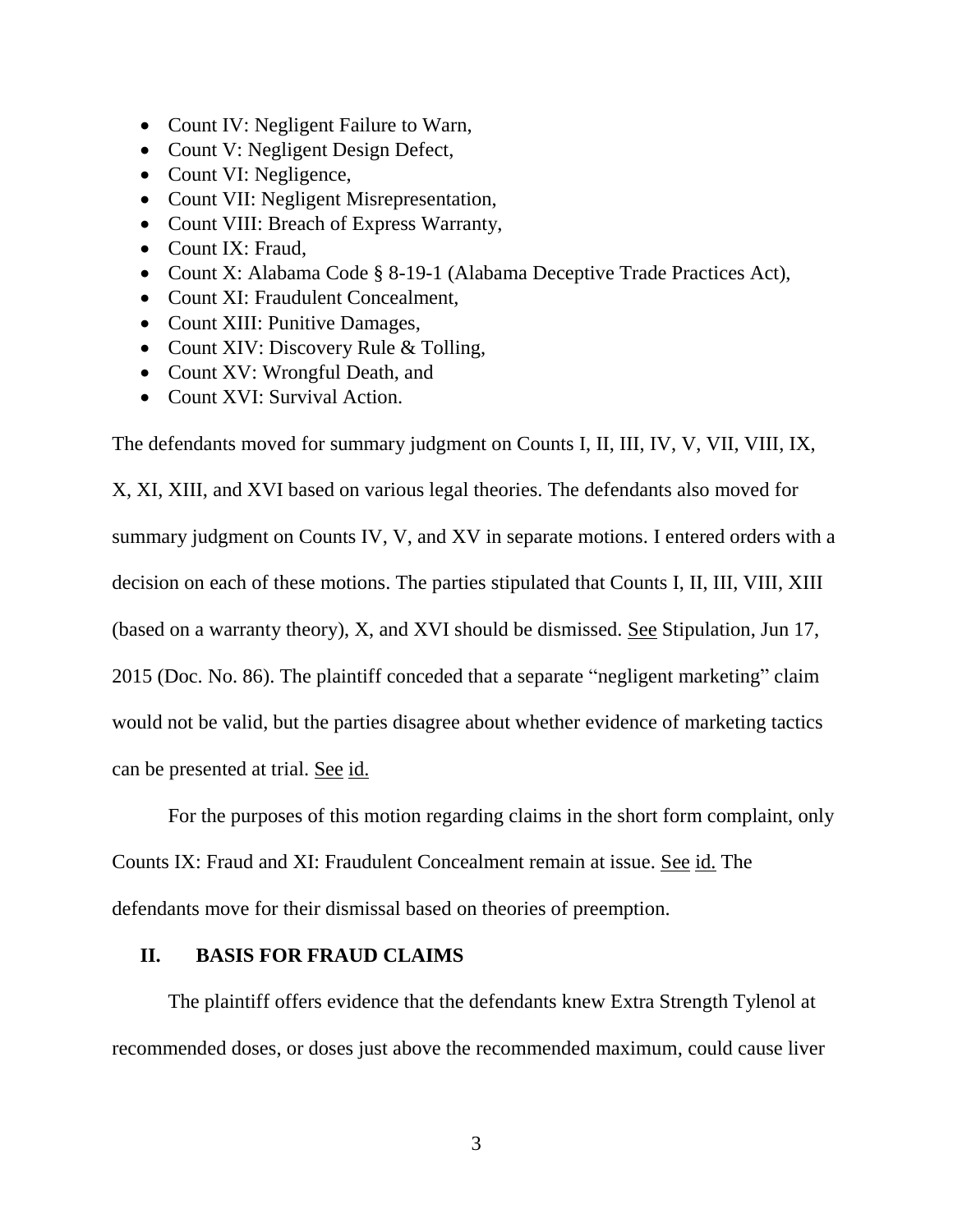damage resulting in death.<sup>5</sup> The majority of acute liver failure cases in the United States are related to the use of acetaminophen. 6 The safety of acetaminophen has been questioned by the medical and scientific community since the 1980s.<sup>7</sup>

Despite this, McNeil and Johnson & Johnson have marketed Extra Strength Tylenol for decades as "the number one doctor-recommended pain reliever" and as a product that is "safe and effective."<sup>8</sup> The plaintiff claims that the defendants' actions in marketing Extra Strength Tylenol as "safe and effective," when they knew it was not, amount to fraud and/or fraudulent concealment by the defendants. She has offered evidence that Denice took Tylenol because she believed it was better and safer than other

 $\overline{\phantom{a}}$ 

These acetaminophen-induced liver injury patients include both people who are intentionally trying to harm themselves (i.e. attempting suicide) and those who take acetaminophen for therapeutic reasons (i.e. to treat physical pain). See FDA Background Package for June 29-30, 2009 Advisory Committee Meeting (Doc. No. 95, Ex. 8); FDA Safety Analysis Power Point, September 19, 2002 (Doc. No. 95, Ex. 11); Lee, W.M., Acetaminophen Toxicity: Changing Perceptions on a Social/Medical Issue, Hepatology 46(4): 966-970 (2007)(Doc. No. 95, Ex. 9); FDA Safety Analysis Power Point, September 19, 2002 (Doc. No. 95, Ex. 11); FDA Memorandum August 15, 2002 (Doc. No. 95, Ex. 17); Gerald Dal Pan, M.D., Director of Office of Surveillance and Epidemiology, CDER/FDA, Powerpoint, Jun. 29, 2009 (Doc. No. 95, Ex. 21); Characterization of Acetaminophen Overdose and Related Hepatotoxic Events, Joint Meeting of the Drug Safety and Risk Management, Nonprescription and Anesthetic and Life Support Drugs Advisory Committees of the FDA, Powerpoint, Jun 29, 2009 (Doc. No. 95, Ex. 21).

 $^7$  See, e.g. Erikkson, L.S., et al., Hepatotoxicity due to repeated intake of low doses of paracetamol, J Intern Med, 1992: 231:567-570 (Doc. No. 95, Ex. 16); FDA Background Package for June 29-30, 2009 Advisory Committee Meeting (Doc. No. 95, Ex. 8); FDA Safety Analysis Power Point, Sept. 19, 2002 (Pl. Ex. 11). See also Lee, W.M., Acetaminophen Toxicity: Changing Perceptions on a Social/Medical Issue, Hepatology 46(4): 966-970 (2007)(Doc. No. 95, Ex. 9); FDA Memorandum, August 15, 2002 (Doc. No. 95, Ex. 17).

 $<sup>5</sup>$  See, e.g, McNeil Memorandum November 19, 1987 (Doc. No. 95, Ex. 14); P. Gussin Dep., Dec. 12, 2013 at 198</sup> (Doc. No. 95, Ex. 15).

 $6$  See FDA, Some Drugs and the Liver Don't Mix, May 2014 (Def. Ex. E, Doc. No. 49-5); Lee, et. al. MEETING REPORT: Acute Liver Failure: Summary of a Workshop, Hepatology 2008; 47:1401-1415 (Doc. No. 95, Ex. 6). See also Larson, et. al., Acetaminophen-Induced Acute Liver Failure: Results of a United States Multicenter, Prospective Study, Hepatology 2005; 42(6):1364-1372 (Doc. No. 95, Ex. 7); Gerald Dal Pan, M.D., Director of Office of Surveillance and Epidemiology, CDER/FDA, Powerpoint, Jun. 29, 2009 (Doc. No. 95, Ex. 21); A. Temple Dep. at 224 (Feb. 18, 2014)(Doc. No. 90, Ex. 1).

 $8$  See, e.g., Dep. of Marvin Goldberg, June 6, 2014, at 182:22-184:6, excerpts attached as Ex. R; S. Silber, M.D. Dep. at 419 (Feb. 4, 2014)(Pl. Ex. 36)(confirming that three messages McNeil sought to convey through advertising was that Tylenol was "safe and effective," "the one doctors recommend most," and "use as directed").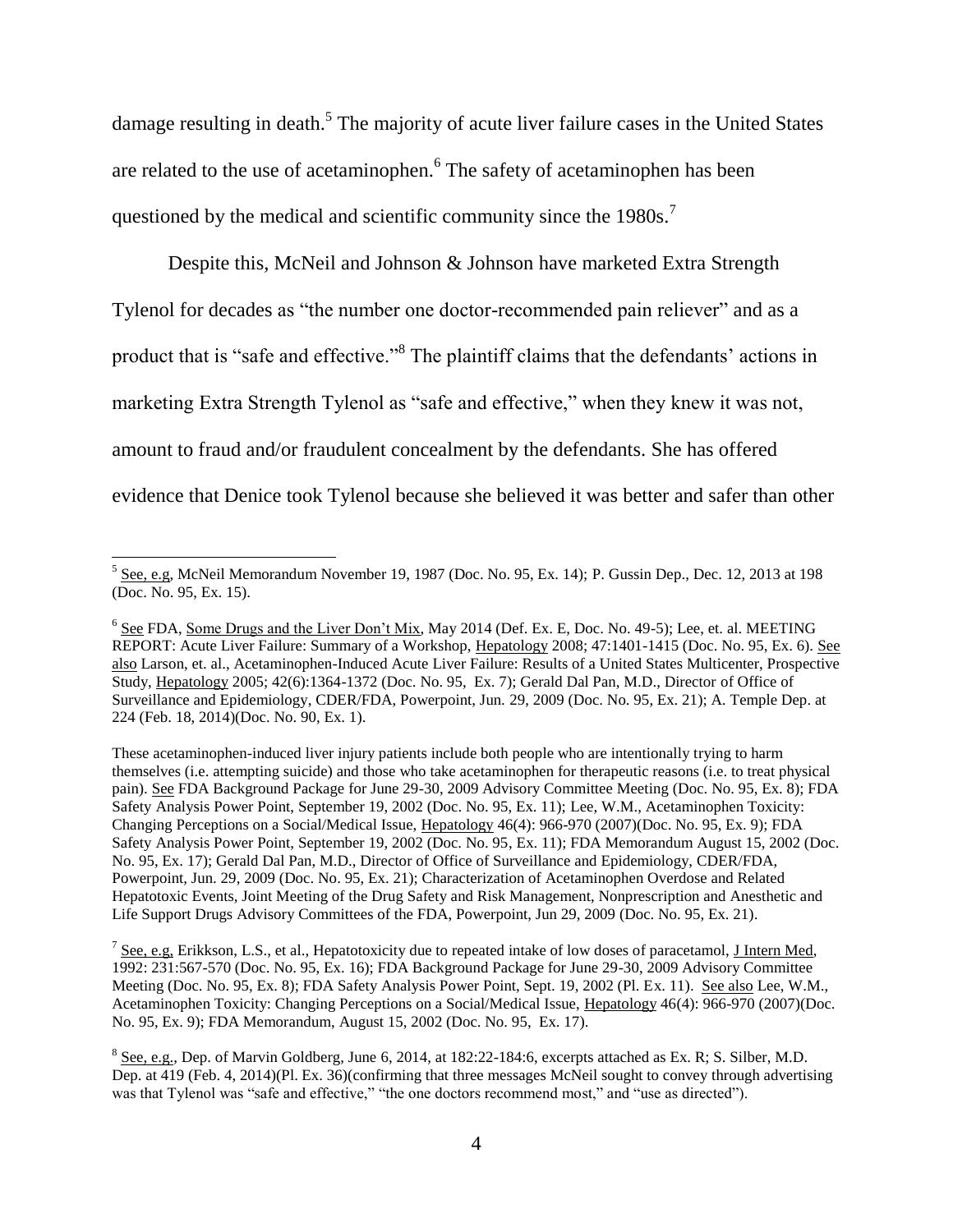OTC drugs or generic versions, as it was advertised to be.<sup>9</sup> She alleges that the defendants' motive for concealing information about the potentially dangerous side effects of Extra Strength Tylenol was profit-driven.<sup>10</sup> If the defendants had fully disclosed the risks of Extra Strength Tylenol to consumers and physicians, the plaintiff claims that her sister would not have consumed or purchased Extra Strength Tylenol.<sup>11</sup>

## **III. REGULATION OF OTC MARKETING**

Extra Strength Tylenol is considered an over-the-counter (OTC) drug, meaning it can be purchased without a prescription. The Food and Drug Administration (FDA) regulates how Extra Strength Tylenol should be labeled and sold. <sup>12</sup> The FDA regulations regarding conditions under which acetaminophen can be taken safely are solely governed by a Tentative Final Monograph (TFM), which is a proposed rule.<sup>13</sup> These regulations

 $12$  E.g., "How Drugs are Developed and Approved – OTC (Nonprescription) Drugs," http://www.fda.gov/Drugs/DevelopmentApprovalProcess/HowDrugsareDevelopedandApproved/ucm209 647.htm; "How Drugs are Developed and Approved – Over-the-Counter (OTC) Drug Monograph Process," http://www.fda.gov/Drugs/DevelopmentApprovalProcess/HowDrugsareDevelopedand Approved/ucm317137.htm; Gerald Dal Pan, M.D., Director of Office of Surveillance and Epidemiology, CDER/FDA, Powerpoint, Jun. 29, 2009 (Doc. No. 95, Ex. 21).

<sup>&</sup>lt;sup>9</sup> See R Hayes Dep. at 39, 114, 127, 129-31, R. Hayes Dep. at 191-193, 199-200 (Doc. No. 49-10, Ex. J and Doc. No. 95, Ex. 1).

 $10$  See Master Compl., 13-md-2436, Doc. No. 32 at  $\P$  87.

<sup>&</sup>lt;sup>11</sup> See R. Hayes Dep. at 34, 214, 217-219, 222-26 (Def. Ex. J, Doc. No. 49-10).

A detailed recitation of the regulatory process and history is also included in the Declaration of Judith Jones, Ph.D. (May 20, 2015)(Doc. 49-19 to 49-28), FDA/CDER, Guidance for FDA Staff and Industry, Marketed Unapproved Drugs—Compliance Policy Guide, Sec. 440.100 Marketed New Drugs Without Approved NDAs or ANDAs, Sep. 19, 2011 (Doc. 49-20)(Ex. C attached to J. Jones Report, Def. Ex. S), the expert report of Cheryl Blume, Ph.D. (May 5, 2014)(Doc. No. 95, Ex. 26), and the Affidavit of Gerald Rachanow, Esq. (Doc. No. 95, Ex. 25). All three experts—Jones (for the defendants) and Blume and Rachanow (for the plaintiff)—have offered expert opinions about the FDA's regulatory process. Each side has filed a Daubert motion to exclude the other's opinion(s); these Daubert motions are still pending.

<sup>&</sup>lt;sup>13</sup> See 21 C.F.R. § 330.10; Fed. Reg. 7820 (Apr. 20, 1972)(Doc. No. 49, Ex. T); 42 Fed. Reg. 35355 (July 8, 1977); 53 Fed. Reg. 46204, 46248 (Nov. 16, 1988). See also 21 C.F.R. §§ 310, 343, 369, 53 Fed. Reg. 46204, 46248, 46254 (Nov. 16, 1988)(TFM)(Pl's Ex. 48; Ex. C attached to Ex. 3 (Affidavit of Gerald Rachanow, Esq.)) or (Def.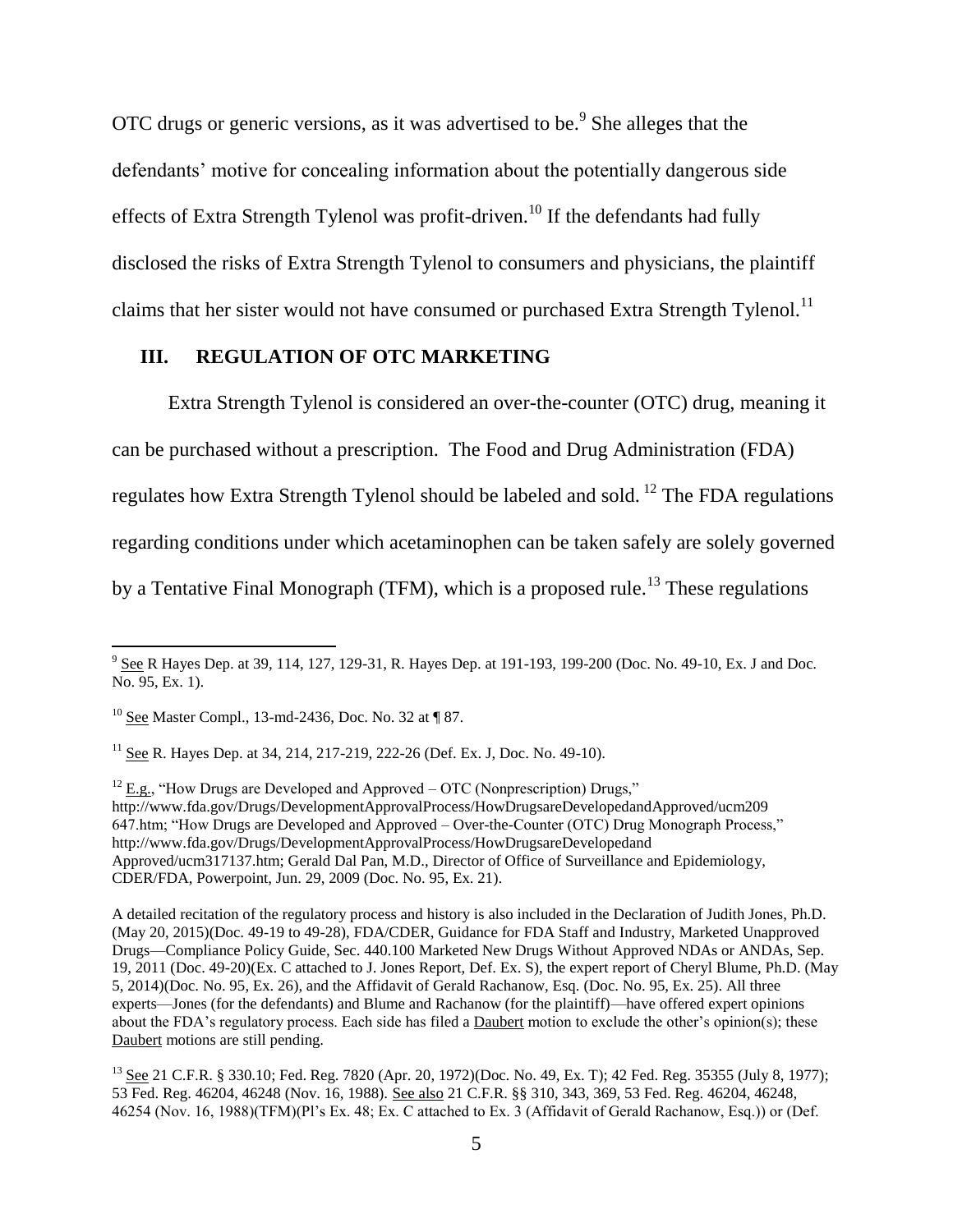have not outlined specific conditions under which acetaminophen would be generally recognized as safe and effective. "Under a TFM, manufacturers market products at their own risk and are able to make voluntary adjustments [to their product and its label] taking into account the information presented in the proposed TFM."<sup>14</sup>

The Federal Trade Commission (FTC) regulates whether Extra Strength Tylenol's advertising as an OTC drug is misleading. A Memorandum of Understanding between the FTC and the FDA gives the FTC "primary responsibility with respect to the regulation of the truth or falsity of all advertising (other than labeling) of . . . drugs [excluding prescription drugs]." Memorandum of Understanding Between FTC and the FDA, 36 Fed. Reg. 18539 (Sept. 16, 1971)(Doc. No. 46, Ex. D). Advertisers of OTC drugs are not limited to using FDA-approved labeling language when advertising an OTC drug for an FDA-approved purpose. Advertising for Over-the-Counter Drugs, 46 Fed. Reg. 24584 (May 1, 1981)(Doc. No. 46, Ex. E). OTC advertising is not required to list possible side effects or active ingredients of advertised drugs.<sup>15</sup>

 $\overline{\phantom{a}}$ 

Ex. J attached to Ex. S (Certification of Judith Jones, M.D., Ph.D.)); FDA letter re: FOIA request, Nov. 17, 2011 (Doc. No. 95, Ex. 4).

<sup>&</sup>lt;sup>14</sup> See FDA Letter re: FOIA Request, Nov. 17, 2011 (Doc. No. 95, Ex. 4). See also E. Kuffner Dep., Mar. 18, 2011 at 8-10 (Doc. No. 95, Ex. 5)(explaining what duties a drug manufacturer has when new risks come to light in postmarket surveillance); Wyeth v. Levine, 555 U.S. 555, 570-71 (2009)("[I]t has remained a central premise of federal drug regulation that the manufacturer bears responsibility for the content of its label at all times.")(discussed further below); McNeil letter to the FDA re: label change, Jan. 27, 1995 (Doc. No. 49, Ex. Q attached to Ex. S (Certification of Judith Jones, M.D., Ph.D.))("We believe that the language we are using in the Directions section of our labeling is acceptable since the issue has not yet been finalized in the final monograph for Internal Analgesic Products.")(debating FDA's recommendation that language in McNeil's label be changed to conform with the TFM language on dosing).

<sup>&</sup>lt;sup>15</sup> See Ellen Frank, Director, Div. of Public Affairs, CDER of the FDA, Powerpoint, Jun. 29, 2009 at 179 (Doc. No. 95, Ex. 21).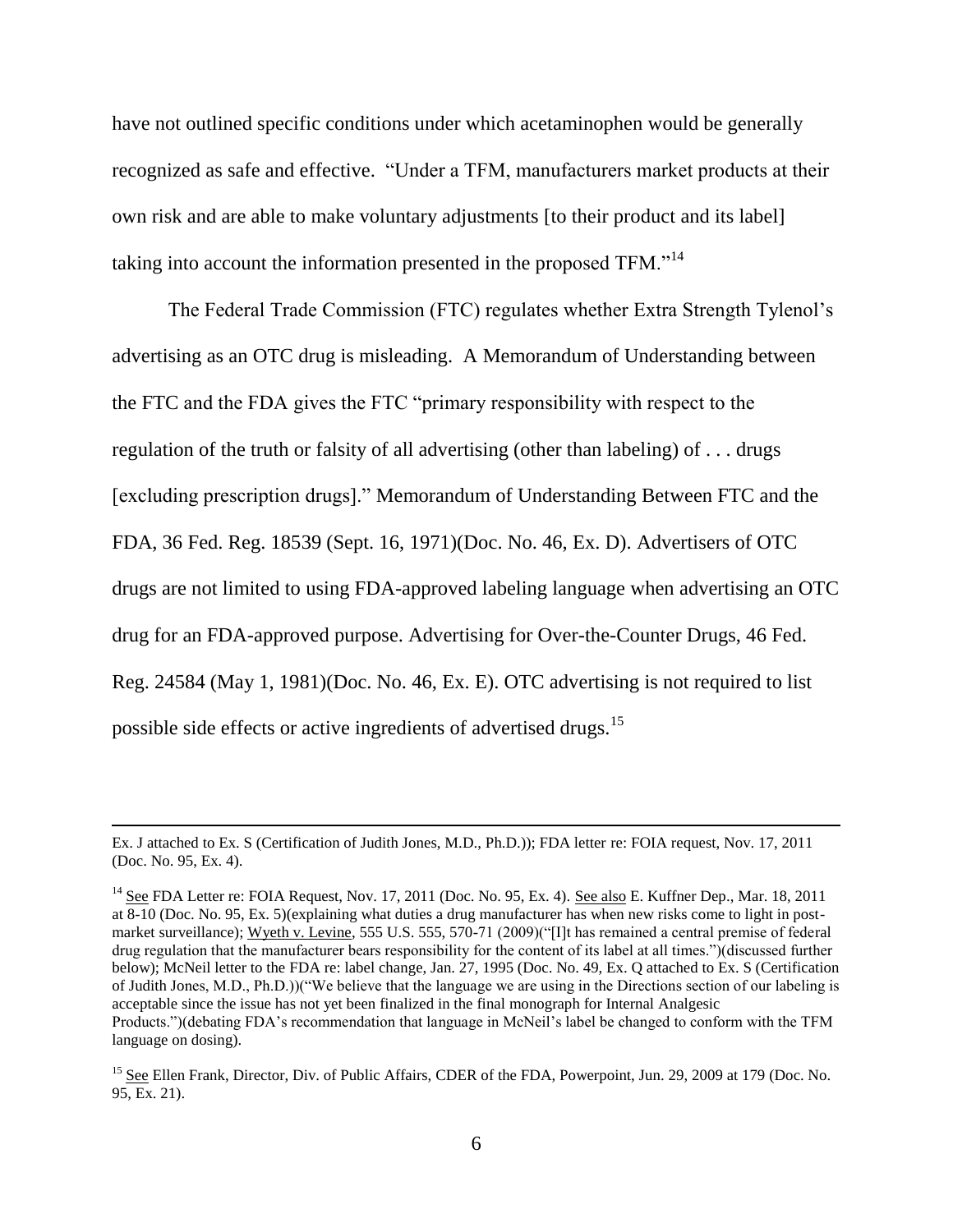The FTC looks at "whether any advertisement, taken as a whole, expressly or impliedly claims any purpose or use for which the drug in question has not been found to be safe and effective by the FDA" in deciding whether to bring administrative action against an OTC marketer. Id. The Federal Trade Commission (FTC) has never cited the defendants for violations related to Extra Strength Tylenol advertising.<sup>16</sup>

## **IV. SUMMARY JUDGMENT STANDARD**

Summary judgment is appropriate "if the movant shows that there is no genuine dispute as to any material fact and that the movant is entitled to judgment as a matter of law." FED. R. CIV. P. 56(a). A dispute is "genuine" when "a reasonable jury could return a verdict for the nonmoving party" based on the evidence in the record. Anderson v. Liberty Lobby, Inc., 477 U.S. 242, 248 (1986). A factual dispute is "material" when it "might affect the outcome of the suit under the governing law." Id.

A party seeking summary judgment initially bears responsibility for informing the court of the basis for its motion and identifying those portions of the record that "it believes demonstrate the absence of a genuine issue of material fact." Celotex Corp. v. Catrett, 477 U.S. 317, 323 (1986). Where the non-moving party bears the burden of proof on a particular issue at trial, the moving party's initial Celotex burden can be met simply by demonstrating to the district court that "there is an absence of evidence to support the non-moving party's case." Id. at 325. After the moving party has met its initial burden, the adverse party's response must cite "particular parts of materials in the record,

 $\overline{\phantom{a}}$ 

<sup>&</sup>lt;sup>16</sup> See Defendants' Statement of Material Facts, Doc. No. 49-31 at 24; Plaintiff's Statement admitting this fact. See also Dep. of Marvin Goldberg, June 6, 2014, at 182:22-184:6 (Doc. No. 49, Ex. R).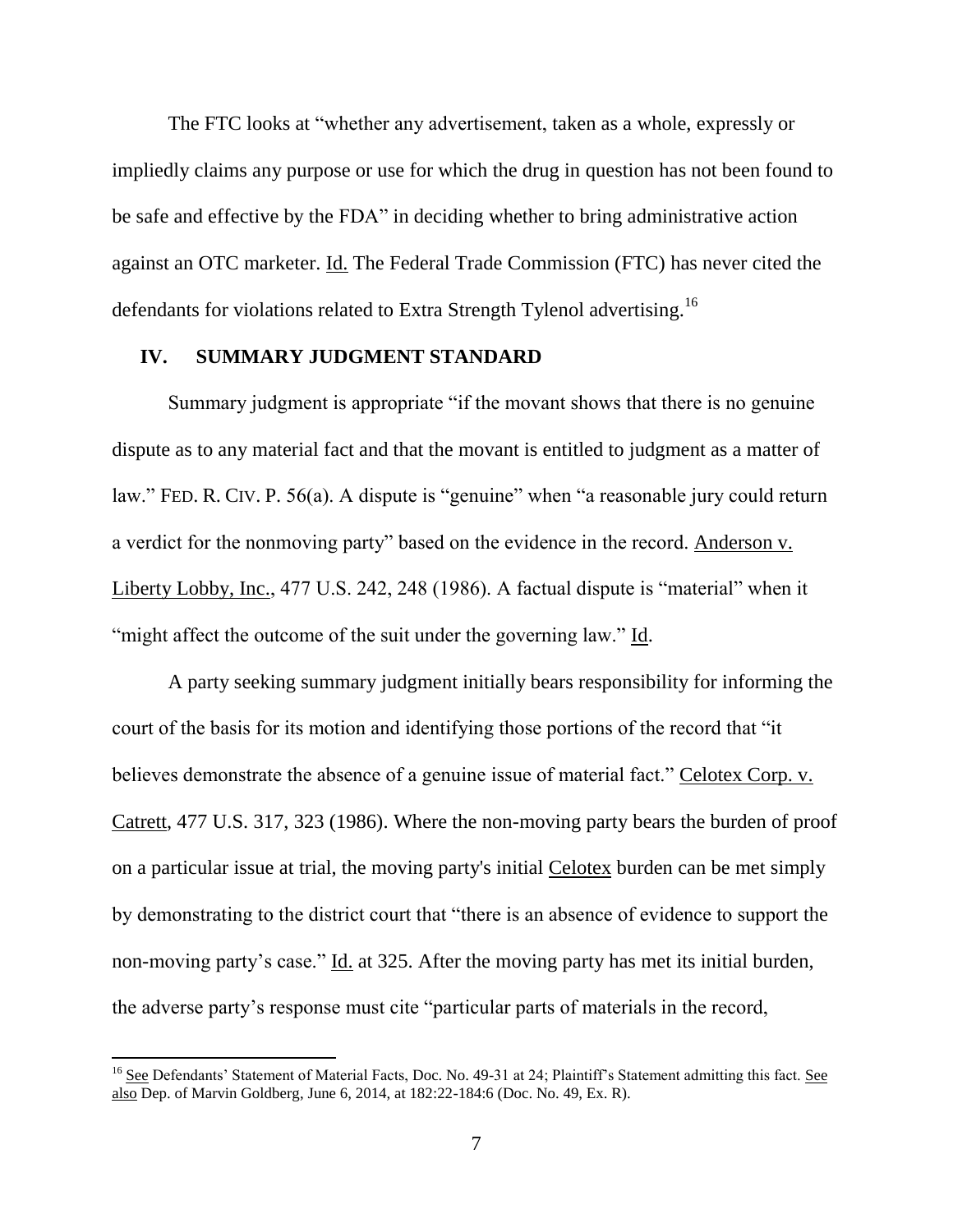including depositions, documents, electronically stored information, affidavits or declarations, stipulations (including those made for purposes of the motion only), admissions, interrogatory answers, or other materials." FED. R. CIV. P.  $56(c)(1)$ . Summary judgment is therefore appropriate when the non-moving party fails to rebut by making a factual showing that is "sufficient to establish the existence of an element essential to that party's case, and on which that party will bear the burden of proof at trial." Celotex, 477 U.S. at 322.

Under Rule 56 of the Federal Rules of Civil Procedure, the court must draw "all justifiable inferences" in favor of the non-moving party. Anderson, 477 U.S. at 255. The court must decide "not whether . . . the evidence unmistakably favors one side or the other but whether a fair-minded jury could return a verdict for the plaintiff on the evidence presented." Id. at 252. If the non-moving party has produced more than a "mere scintilla of evidence" demonstrating a genuine issue of material fact, then the court may not credit the moving party's "version of events against the opponent, even if the quantity of the [moving party's] evidence far outweighs that of its opponent." Big Apple BMW, Inc. v. BMW of N. Am., Inc., 974 F.2d 1358, 1363 (3d Cir. 1992).

## **V. PREEMPTION**

The basis for this motion is purely legal. There are no facts in dispute relevant to the outcome of this motion. The defendants argue that the plaintiff's remaining claims are preempted, either expressly under 21 U.S.C. § 379r or impliedly under Buckman Co. v. Plaintiffs' Legal Committee, 531 U.S. 341 (2001).

8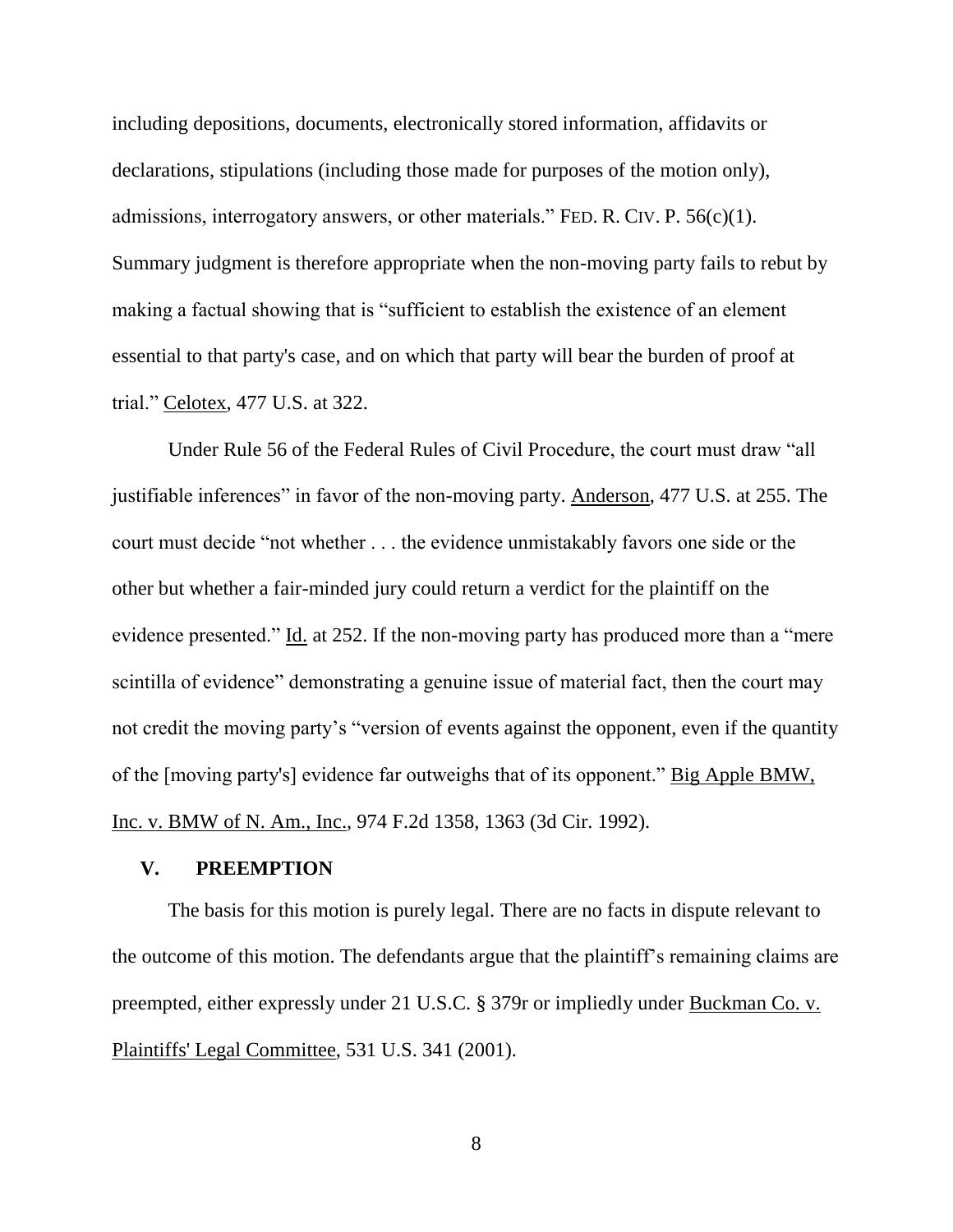Preemption is a concept based on the Supremacy Clause of the U.S. Constitution that provides a conflicting state law will be trumped by its federal counterpart. See Mut. Pharm. Co. v. Bartlett, 133 S. Ct. 2466, 2472-73 (2013)(citing U.S. Const., Art. VI, cl. 2). The Supreme Court has identified three types of preemption: express, field, and implied. Deweese v. Nat'l R.R. Passenger Corp. (Amtrak), 590 F.3d 239, 245 (3d Cir.

2009)(citations omitted). State law claims are expressly preempted if Congress indicates that conflicting state law will be trumped by the federal statute. See, e.g., 21 U.S.C. § 379r(e)(providing express preemption for certain regulations of non-prescription drugs). Field preemption "occurs when a state law impinges upon a 'field reserved for federal regulation.'" Deweese, 590 F.3d at 246 (quoting United States v. Locke, 529 U.S. 89 (2000)). Even if a federal statute does not expressly preempt a state law, the state law may be impliedly pre-empted where it is "impossible for a private party to comply with both state and federal requirements." Bartlett, 133 S. Ct. at 2473 (quoting English v. General Elec. Co., 496 U.S. 72, 79 (1990)(quotation marks omitted)).<sup>17</sup>

There is a general presumption against preemption. See, e.g., Deweese, 590 F.3d at 246 (citing Cipollone v. Liggett Group, Inc., 505 U.S. 504, 516 (1992)).<sup>18</sup> The Third Circuit has cautioned against "lightly infer[ring]" preemption where "state compensatory regimes have traditionally played an important role." Fellner v. Tri-Union Seafoods,

 $\overline{a}$ 

<sup>&</sup>lt;sup>17</sup> See also Deweese v. Nat'l R.R. Passenger Corp. (Amtrak), 590 F.3d 239, 246 (3d Cir. 2009)("[I]mplied conflict preemption exists when, 'under the circumstances of [a] particular case, [the state law] stands as an obstacle to the accomplishment and execution of the full purposes and objectives of Congress.'")(quoting Hines v. Davidowitz, 312 U.S. 52, 67 (1941)); Florida Lime & Avocado Growers, Inc. v. Paul, 373 U.S. 132, 142–143 (1963)("A holding of federal exclusion of state law is inescapable and requires no inquiry into congressional design where compliance with both federal and state regulations is a physical impossibility for one engaged in interstate commerce").

<sup>18</sup> See also Farina v. Nokia Inc., 625 F.3d 97, 116 (3d Cir. 2010).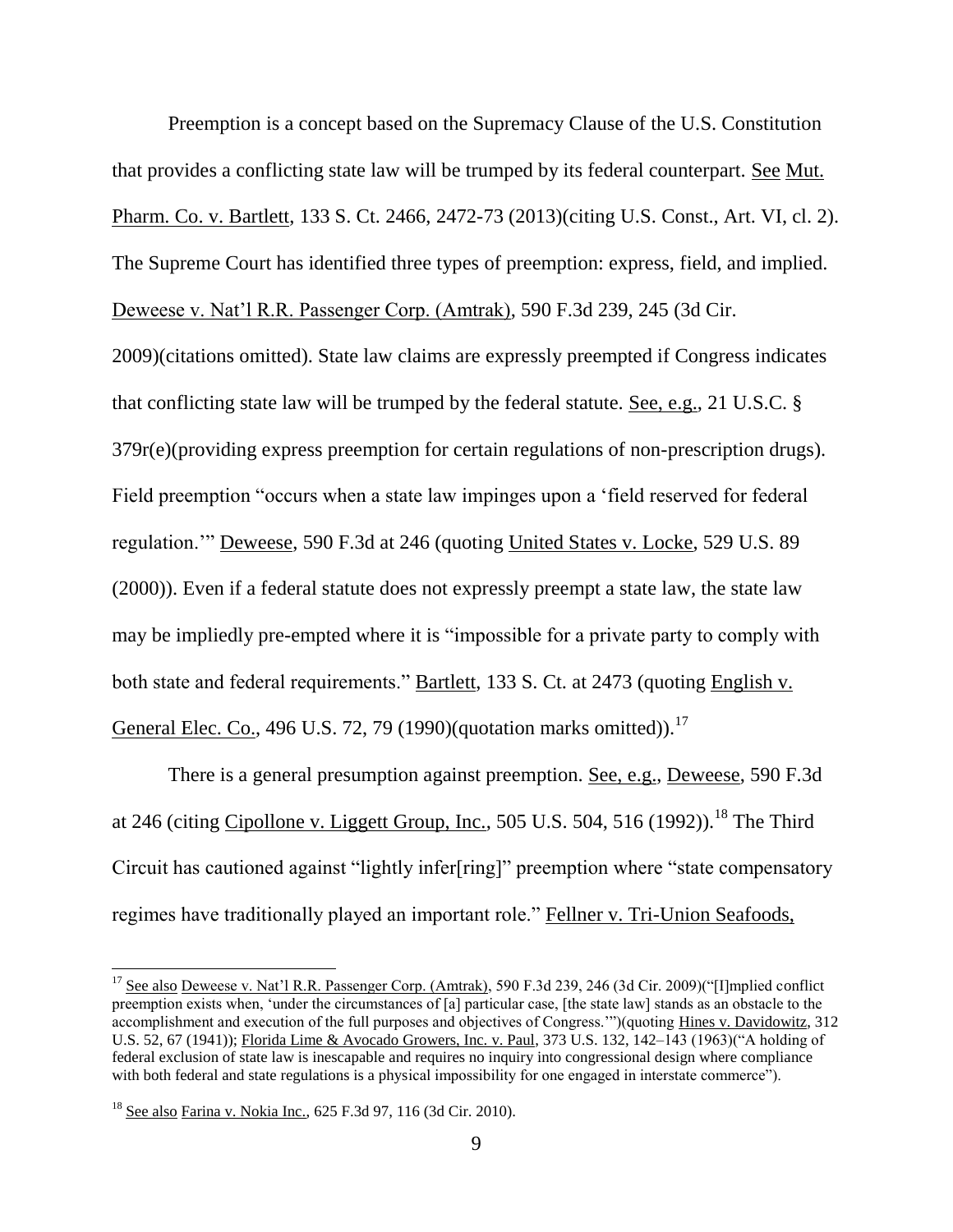L.L.C., 539 F.3d 237, 249 (3d Cir. 2008). Whenever possible, preemption analysis should attempt to reconcile the state law and federal law with one another. See Deweese, 590 F.3d at 248. "[S]tate tort law and other similar state remedial actions are often deemed complementary to federal regulatory regimes" and fall "squarely within the realm of traditional state regulation." Fellner, 539 F.3d at 248-49.

#### **a. Express Preemption**

The defendants argue that the plaintiff's fraud-based claims are expressly preempted under § 379r of the Food, Drug, and Cosmetic Act (FDCA). Section 379r, titled "National Uniformity of Nonprescription Drugs," expressly preempts state regulations that conflict with the FDCA. 21 U.S.C. § 379r(a). These regulations include "any requirement relating to public information or any other form of public communication relating to a warning of any kind for a drug." 21 U.S.C. § 379r(c). This section also includes a savings clause which states: "Nothing in this section shall be construed to modify or otherwise affect any action or the liability of any person under the product liability law of any State." 21 U.S.C. § 379r(e).

The defendants argue that the plaintiff's fraud-based claims fall within the purview of the FDCA, specifically § 379r(c). The defendants look to the FTC's decision not to impose a rule regarding OTC advertising as evidence of this conflict. The FTC decided that advertisers of OTC drugs should not be limited to FDA-approved labeling language. See Advertising for Over-the-Counter Drugs, 46 Fed. Reg. 24584 (May 1, 1981)(Doc. No. 46, Ex. E). From this, the defendants argue that the plaintiff's fraudbased state law claims would impose additional requirements on the defendants which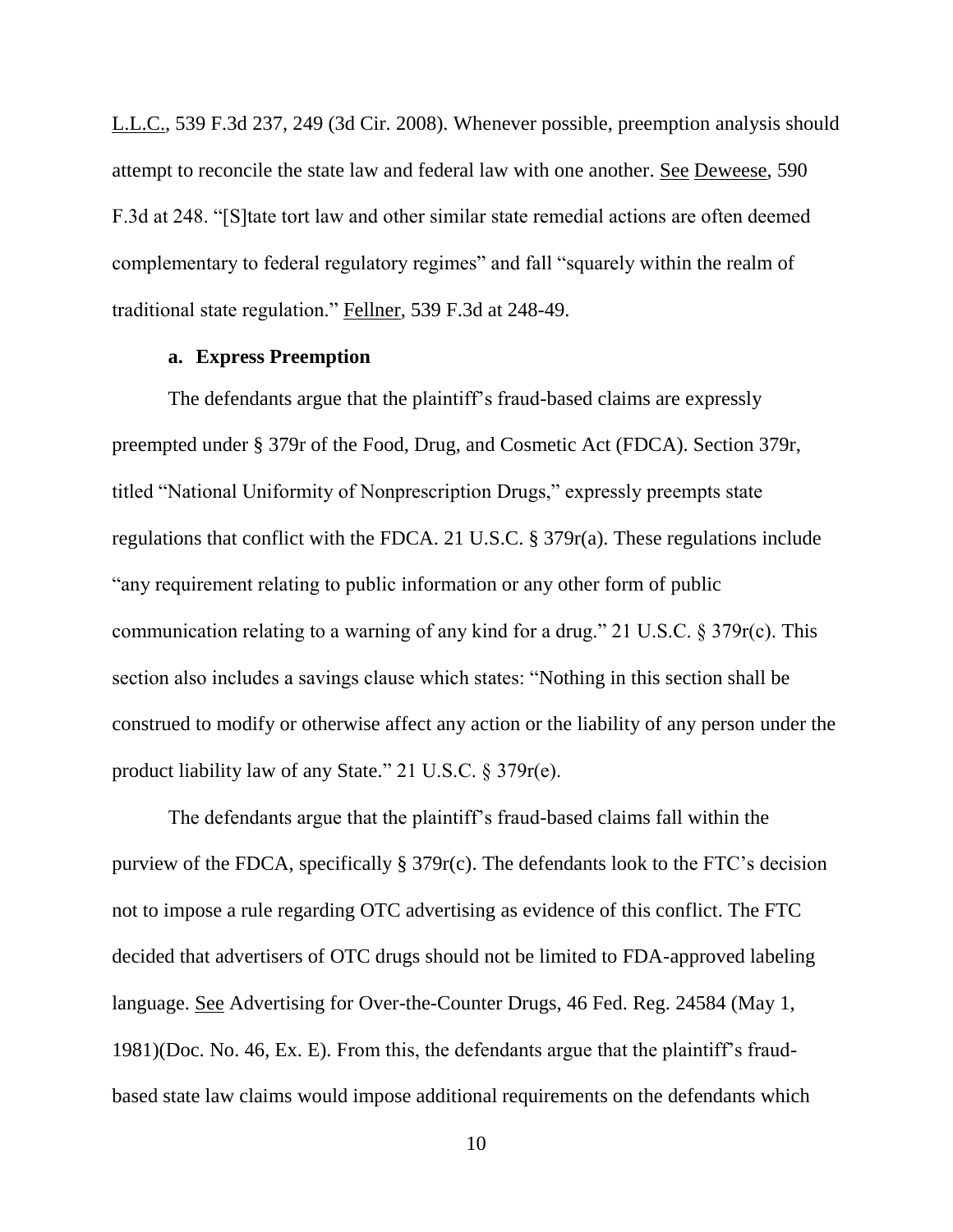were not required by federal law. These fraud-based claims would thereby conflict with "different from or in addition to, or that is otherwise not identical with" the defendants' federal duties under the FDCA.<sup>19</sup> See 21 U.S.C. § 379 $r(a)(2)$ .

The defendants go on to argue that the fraud-based claims are not "saved" from

express preemption because they are not considered products liability claims under

Alabama state law.<sup>20</sup> The defendants look to Alabama's statutory definition of "product

liability action:"

l

Any action brought by a natural person for personal injury, death, or property damage caused by the manufacture, construction, design, formula, preparation, assembly, installation, testing, warnings, instructions,

Kanter found that the plaintiffs' claims were expressly preempted by § 379r but not saved because California products liability law required that a plaintiff assert a personal injury, not simply economic damages, in order to bring a claim. Kanter, 122 Cal. Rptr. 2d at 80-81. Therefore, the plaintiffs' claims were not considered to be included in the savings clause. Id. at 81 ("Plaintiffs have not alleged a cause of action under the traditional product liability law of this state, and the savings clause does not exempt their claims from preemption.").

Carter followed Kanter in finding that the plaintiffs' claims were not products liability claims under California law and, therefore, were not "saved." See Carter, 582 F. Supp. 2d at 1287 ("In concluding that those claims were not 'product liability' actions under § 379r(e), Kanter established that '[u]nder the product liability law of California, injury to the plaintiff from a defective product is an essential element of a cause of action,' and that 'if the damage consists solely of economic losses, recovery on a products liability theory is unavailable.' … This Court is obligated to follow Kanter, at least to the extent it speaks to the contours of California product liability law.").

Mills found that the plaintiffs' implied warranty of merchantability and Texas Deceptive Trade Practices Act claims were expressly preempted by § 379r because under Texas law they were not considered products liability claims that could be included in the savings clause of § 379r. Mills, 581 F. Supp. 2d at 775-776, 790-93 ("Because this is not a products liability action (under Texas law), Plaintiffs' claims are expressly barred by Section 379r of the Federal Food, Drug and Cosmetic Act, (21 U.S.C. § 301 et. seq.)(the 'FDCA'), the preemption clause of the statute that relates to nonprescription drugs."). The plaintiffs' claims, like those in Kanter and Carter, sought only economic damages and not damages caused by personal harm. Id. at 791.

These cases involve Texas and California, not Alabama, law. Unlike this case, they also did not assert personal harm related to a defective product. That point was key to the analysis about whether the preempted claims would be considered products liability claims within the savings clause. These cases are not helpful.

<sup>&</sup>lt;sup>19</sup> The defendants do not offer much more analysis than this in making their express preemption argument. Most of what they argue pertains to the inapplicability of the savings clause. From what the defendants have offered, I cannot not say that the plaintiff's fraud-based claims would necessarily impose an additional requirement that would conflict with FDCA—especially given that Extra Strength Tylenol is regulated by the TFM only, not a final rule.

 $^{20}$  To support this argument, the defendants cite Kanter v. Warner-Lambert Co., 122 Cal. Rptr. 2d 72 (Cal. Ct. App. 2002); Carter v. Novartis Consumer Health, Inc., 582 F. Supp. 2d 1271 (C.D. Cal. 2008); and Mills v. Warner-Lambert Co., 581 F. Supp. 2d 772 (E.D. Tex. 2008).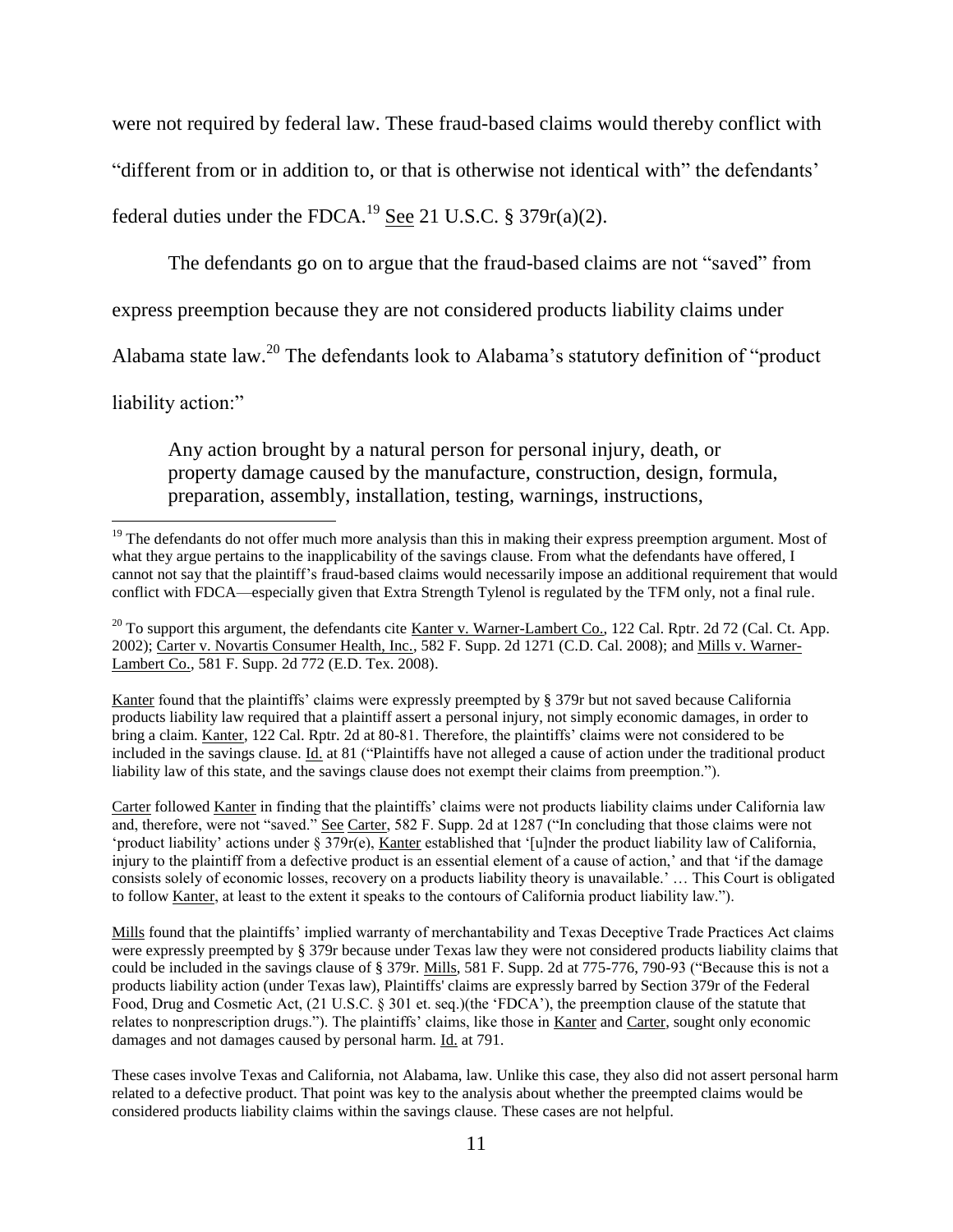marketing, packaging, or labeling of a manufactured product when such action is based upon (a) negligence, (b) innocent or negligent misrepresentation, (c) the manufacturer's liability doctrine, (d) the Alabama extended manufacturer's liability doctrine, as it exists or is hereafter construed or modified, (e) breach of any implied warranty, or (f) breach of any oral express warranty and no other. A product liability action does not include an action for contribution or indemnity.

Ala. Code § 6-5-501. The defendants focus on the words "and no other" as an indication that fraud would not be included in the list provided. This argument totally ignores Alabama's own definition of a products claim: personal injury actions based on "innocent or negligent misrepresentation" in the "marketing" of a product would be considered a "product liability action" under Alabama law. If "innocent or negligent misrepresentation" were included in what would be a "products liability action," then it would seem logical that "fraudulent misrepresentation"—a misrepresentation with a higher degree of intentionality would also be a possible claim included in a product liability action. Nor is it much of a stretch to conclude that fraudulent misrepresentation could occur in the marketing of a product. In short, the defendants advocate for an absurd interpretation of the statute's plain language. Under the plain reading of the statute, the plaintiff's claims certainly would be included in products liability actions under Alabama law.

The defendants offer Wyeth, Inc. v. Weeks, 159 So.3d 649 (Ala. 2014), in support of their reading of "product liability action" under Alabama law. In Weeks, the Alabama Supreme Court explained that fraudulent suppression was a claim not covered by the principles of the Alabama Extended Manufacturer's Liability Doctrine (AEMLD) —

12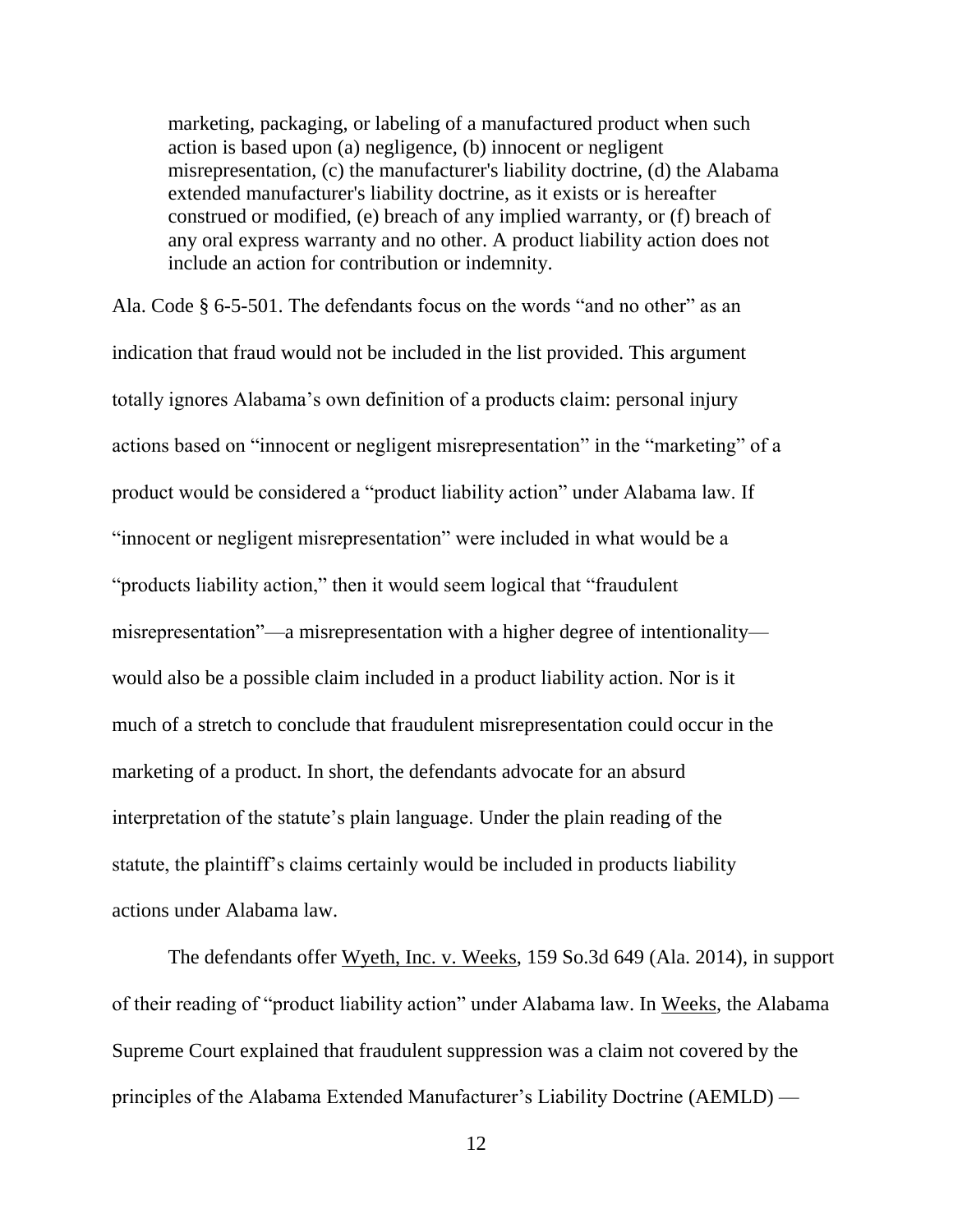Alabama's judicially-created products liability doctrine which follows Restatement  $402A<sup>21</sup>$  Id. at 656<sup>22</sup> Weeks, however, was not looking at the distinction between the two claims. Instead, its focus was on what duty a brand-name prescription drug manufacturer had to users taking a generic version of brand-name drug. Id. at 666-77. Finding that a brand-name prescription drug manufacturer had a duty to third-party users of generic drugs, the Alabama Supreme Court held that "a brand-name-drug company may be held liable for fraud or misrepresentation (by misstatement or omission), based on statements it made in connection with the manufacture of a brand-name prescription drug, by a plaintiff claiming physical injury caused by a generic drug manufactured by a different company [under Alabama law]." Id. at 677.

In making its decision, the court relied heavily on the dictates of PLIVA v. Messing, 131 S.Ct. 2567 (2011), and Wyeth v. Levine, 555 U.S. 555 (2009). Id. at 659- 64. Both PLIVA and Levine discussed when state-law drug products liability claims were preempted under the FDCA. Though Weeks stated fraudulent suppression was not an AEMLD-based claim, it treated it as a products liability claim for the purposes of preemption. This makes sense because the definition of "product liability action" includes claims based on the AEMLD *and* other traditional tort-based theories like negligence,

 $\overline{\phantom{a}}$ 

<sup>&</sup>lt;sup>21</sup> In making this distinction, the Alabama Supreme Court recognized that the AEMLD does not provide the legal dictates by which a fraudulent suppression claim would be decided. See Weeks, 159 So.3d at 656 ("We have also recognized that fraudulent suppression is a claim separate from an AEMLD claim. Keck, supra. Accordingly, for purposes of this certified question, we will not treat the Weekses' claims as AEMLD claims governed by the principles of the AEMLD."). Since the fraudulent suppression claim was governed by statute while the AEMLD was judicially-created, it seems the court was recognizing the limits of its authority regarding what law could govern the fraudulent suppression claim.

<sup>&</sup>lt;sup>22</sup> See Casrell v. Altec Industries, Inc., 335 So.2d 128, 131-34 (Ala.1976); Atkins v. American Motors Corp., 335 So.2d 134, 137-43 (Ala.1976)(explaining the principles of the AEMLD).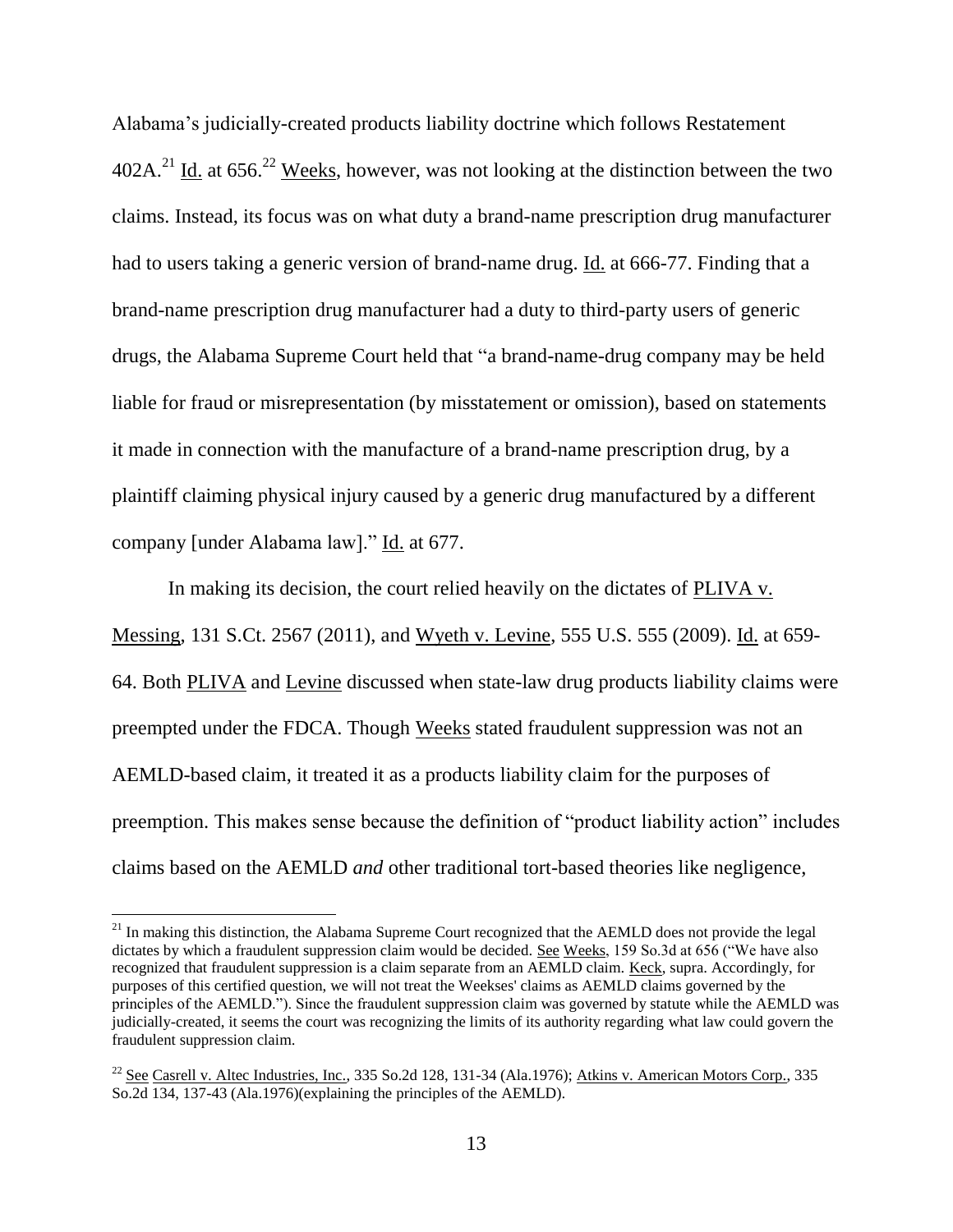warranty, and misrepresentation.<sup>23</sup> See Ala. Code § 6-5-501. From Weeks, I cannot interpret the definition of "product liability action" to be as narrow as the defendants claim it is. Weeks supports the interpretation that fraud-based claims may be considered product liability claims under Alabama law for the purposes of determining preemption.

For these reasons, I find that the plaintiff's fraud-based claims are not expressly preempted by § 379r of the Food, Drug, and Cosmetic Act (FDCA) and, instead, are covered by its savings clause.

## **b. Implied Preemption**

 $\overline{\phantom{a}}$ 

The defendants also argue that the plaintiff's claims are impliedly preempted by Buckman Co. v. Plaintiffs' Legal Committee, 531 U.S. 341 (2001). In Buckman, the plaintiffs claimed that fraudulent misrepresentations about orthopedic screws made by defendants to the FDA caused them injury when the screws did not work properly. But for the misrepresentation, the screws would not have been approved by the FDA. Buckman, 531 U.S. at 343. The fraud claims in that case stemmed solely from disclosure requirements in the FDCA, not state common law duties. Id. at 353. The Court held that fraud-on-the-FDA claims were impliedly preempted because these types of state-law tort claims conflicted with the FDCA. Id. at 348. "The conflict stems from the fact that the federal statutory scheme amply empowers the FDA to punish and deter fraud against the [FDA], and that this authority is used by the Administration to achieve a somewhat

<sup>&</sup>lt;sup>23</sup> See also Keck v. Dryvit Sys., Inc., 830 So.2d 1, 4-8, 10-11 (Ala. 2002)(discussing a products liability action which included AEMLD, negligence, and fraudulent suppression claims).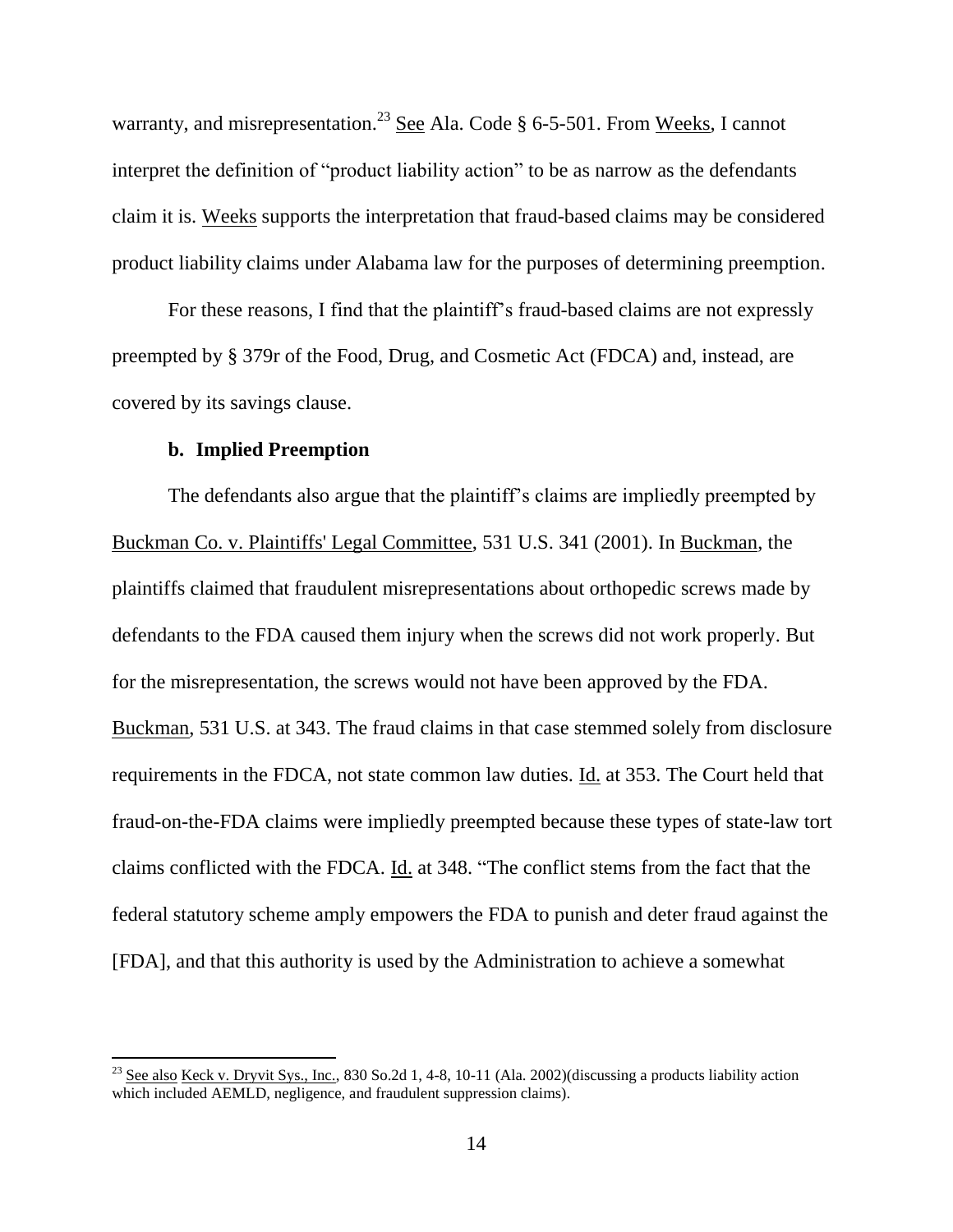delicate balance of statutory objectives." Id. Allowing fraud-on-the-FDA claims, the Court reasoned, could skew that balance. Id.

Most of the plaintiff's allegations of fraud and fraudulent concealment center on the information disclosed to consumers and physicians primarily. See Compl., Doc. No. 1 at  $\P$ [ 93-109, 118-126.<sup>24</sup> However, the plaintiff does allege that the defendants concealed information from the FDA itself. See Compl., Doc. No. 1 at  $\P\P$  96-97, 121.<sup>25</sup> To the extent that these allegations could be read as a fraud-on-the-FDA claim, they would be preempted.<sup>26</sup> However, viewing the plaintiff's allegations for her fraud and fraudulent suppression claims as a whole, I cannot say the plaintiff's claims are fraud-on-the-FDA claims.

Instead, the crux of the claims is that the defendants disseminated false or inaccurate information about Extra Strength Tylenol in its communications to the decedent herself and her physician, not just to the FDA. See Brasher v. Sandoz Pharm. Corp., Nos. CV–98–TMP–2648–S, CV–98–TMP–2650–S, 2001 WL 36403362, at \*7 (N.D. Ala. Sept. 21, 2001)("Notwithstanding that information may have been misrepresented to or concealed from the FDA, once defendant undertook to misrepresent those facts to plaintiff, or to conceal from plaintiff facts it was bound to disclose, the plaintiff's claim no longer rests simply on the assertion that the agency was defrauded but on the additional fact that she was defrauded."). These claims are different from those

l

 $^{24}$  See also Master Compl., 13-md-2436, Doc. No. 32 at  $\P$  86-100, 107-119.

<sup>25</sup> See also Master Compl., 13-md-2436, Doc. No. 32 at ¶¶ 89, 90, 110.

<sup>&</sup>lt;sup>26</sup> Whether evidence of fraudulent statements to the FDA can be admitted into evidence is covered by a separate motion in limine still pending before the court.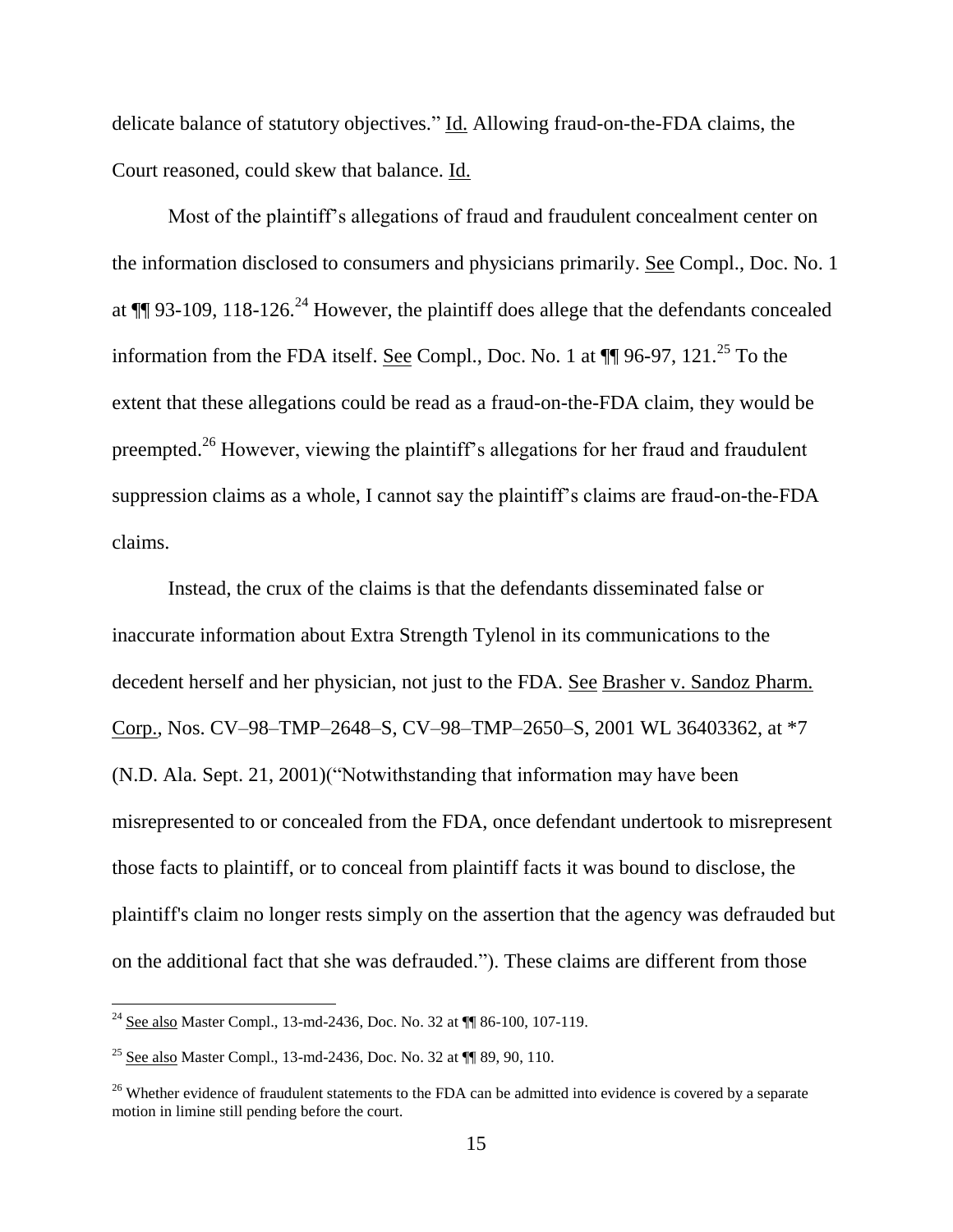asserted in Buckman. See id. (denying motion for summary judgment on plaintiff's fraud, suppression, and misrepresentation claims based on Buckman preemption because Supreme Court only addressed fraud-on-the FDA claims in Buckman and no other claims were asserted in that action). They are not based simply on some regulatory duty owed to the FDA, the breach of which caused injury to the decedent.<sup>27</sup> They are based on a duty found in Alabama's state law regarding fraudulent misrepresentation.<sup>28</sup> See Ala. Code § 6-5-101.<sup>29</sup> See also Weeks, 159 So.3d at 656 ("An essential element of fraudulentmisrepresentation and fraudulent-suppression claims is a duty to disclose." (quoting Nesbitt v. Frederick, 941 So.2d 950, 955 (Ala. 2006)).

Beyond arguing preemption under Buckman, the defendants offer no other reasons why it was impossible for them to comply with both their state law duties and their federal law duties under the FDCA. "Impossibility pre-emption is a demanding defense." Wyeth v. Levine, 555 U.S. 555, 573 (2009). The defendants have not met their burden in

l

 $^{27}$  See Jackson v. GlaxoSmithKline, LLC, No. 1:12–cv–2372, 2013 WL 5408456, at \*7 (M.D. Pa. Sept. 25, 2013)(dismissing *pro se* litigant's claims sua sponte under Poulis for failing to comply with court orders; determining that the claims as alleged in a "spare two-page" complaint were preempted by Buckman as stated because they the defendant violated parts of the FDCA and were not based in a private right of action); Sykes v. Glaxo-Smithkline, 484 F. Supp. 2d 289, 304-05, n. 16 (E.D. Pa. 2007)(Stengel, J.)(noting that a "state law claim based on a vaccine manufacturer's intentional withholding of information from the FDA would be preempted under the Supreme Court's decision in Buckman").

<sup>&</sup>lt;sup>28</sup> See Sykes v. Glaxo-Smithkline, 484 F. Supp. 2d 289, 319, n. 34 (E.D. Pa. 2007)(Stengel, J.)("Although the plaintiffs do assert that the mercury found in HypRho–D was toxic contrary to the FDA's judgment, the crux of their claim focuses on the duty a manufacturer owes to its consumer, as opposed to any duty owed to a federal agency. See Buckman, 531 U.S. at 352–53, 121 S.Ct. 1012. In other words, the plaintiffs' defective design claims are based on traditional state tort law principles.").

<sup>&</sup>lt;sup>29</sup> Ala. Code § 6-5-101 states: "Misrepresentations of a material fact made willfully to deceive, or recklessly without knowledge, and acted on by the opposite party, or if made by mistake and innocently and acted on by the opposite party, constitute legal fraud." A claim of fraudulent misrepresentation comprises the following elements: "(1) a false representation (2) concerning a material fact (3) relied upon by the plaintiff (4) who was damaged as a proximate result." Weeks, 159 So.3d at 656 (quoting Fisher v. Comer Plantation, 772 So.2d 455, 463 (Ala. 2000)(quotation marks and citations omitted)).